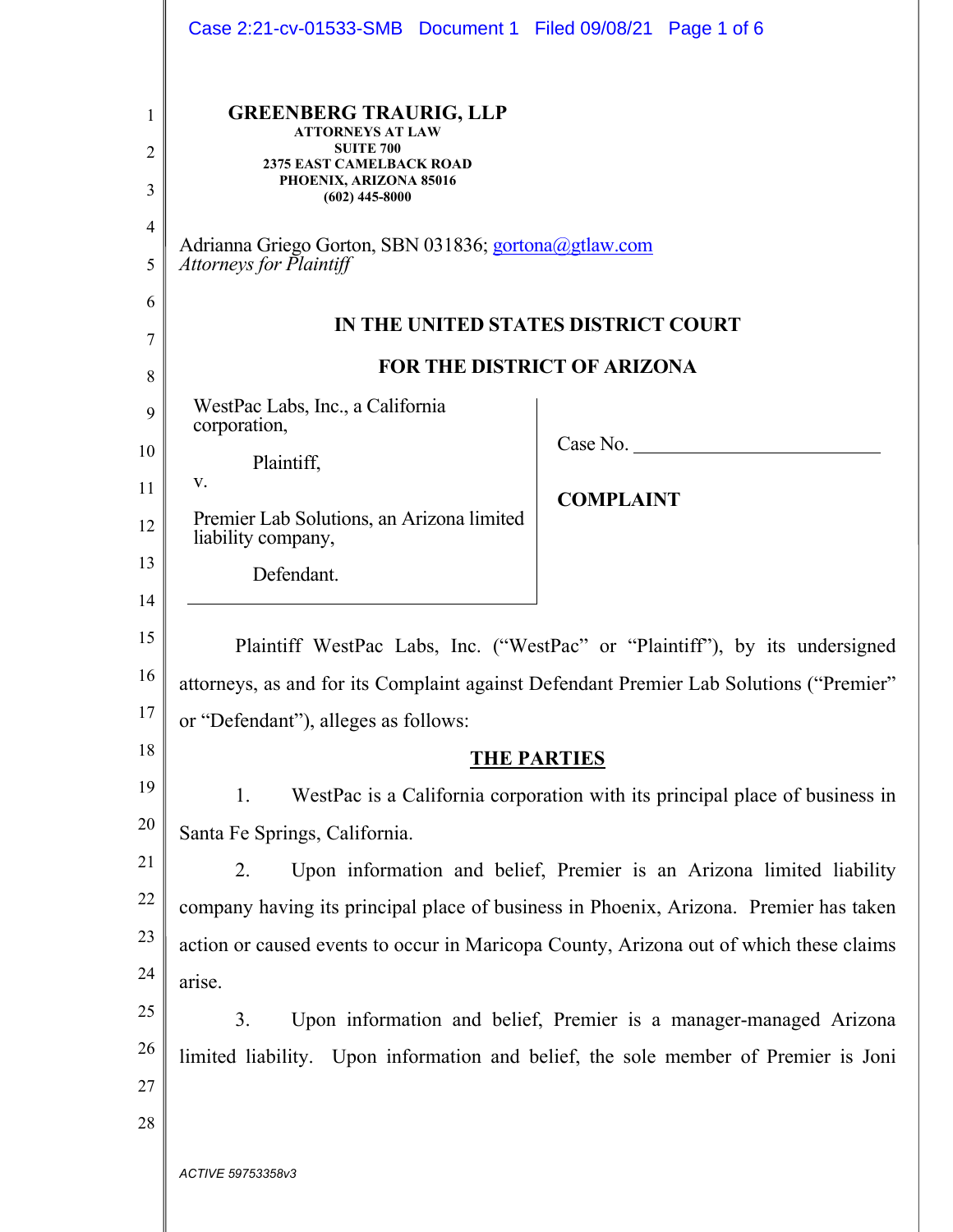1 2 Oltrogge. Upon information and belief, Oltrogge is an individual residing in Maricopa County, Arizona.

3

6

7

9

11

12

13

14

19

20

21

22

28

## **NATURE OF THE ACTION**

4 5 8 10 4. This is an action for breach of contract, breach of the covenant of good faith and fair dealing, indemnification, and unjust enrichment under Arizona law. WestPac provided valuable COVID-19 testing services to Defendant Premier. Despite WestPac fulfilling any and all obligations it may have had, Premier has failed to pay for the services provided by WestPac. As a result of Premier's failure to adequately and promptly compensate WestPac, WestPac has suffered, and continues to suffer, damages in an amount no less than \$355,740.00.

### **JURISDICTION AND VENUE**

5. This Court has jurisdiction over the subject matter of this action pursuant to 28 U.S.C. § 1332 as there is complete diversity of citizenship between the parties and the amount in controversy exceeds \$75,000.

15 16 17 18 6. This Court has personal jurisdiction over Premier because (a) Premier is an Arizona limited liability company whose principal place of business is in Arizona, (b) this action arises out of Premier's business activities conducted in this judicial district, and (c) Premier has committed unlawful acts within this State.

7. Venue is proper under 28 U.S.C. § 1391(b)(2) and 28 U.S.C. § 1391(c)(2).

# **FACTUAL ALLEGATIONS**

8. WestPac is a network of three clinical and anatomic pathology laboratories with an unwavering commitment to its clients and the patients which it serves.

23 24 9. On or around April 24, 2020, WestPac and Premier entered into the Omni Pathology Laboratory Services Agreement (the "Agreement").

25 26 27 10. Under the Agreement, Premier engaged WestPac to provide certain laboratory and pathology services related to testing for the SARS-CoV-2 virus ("COVID-19") test specimens and diagnostic information.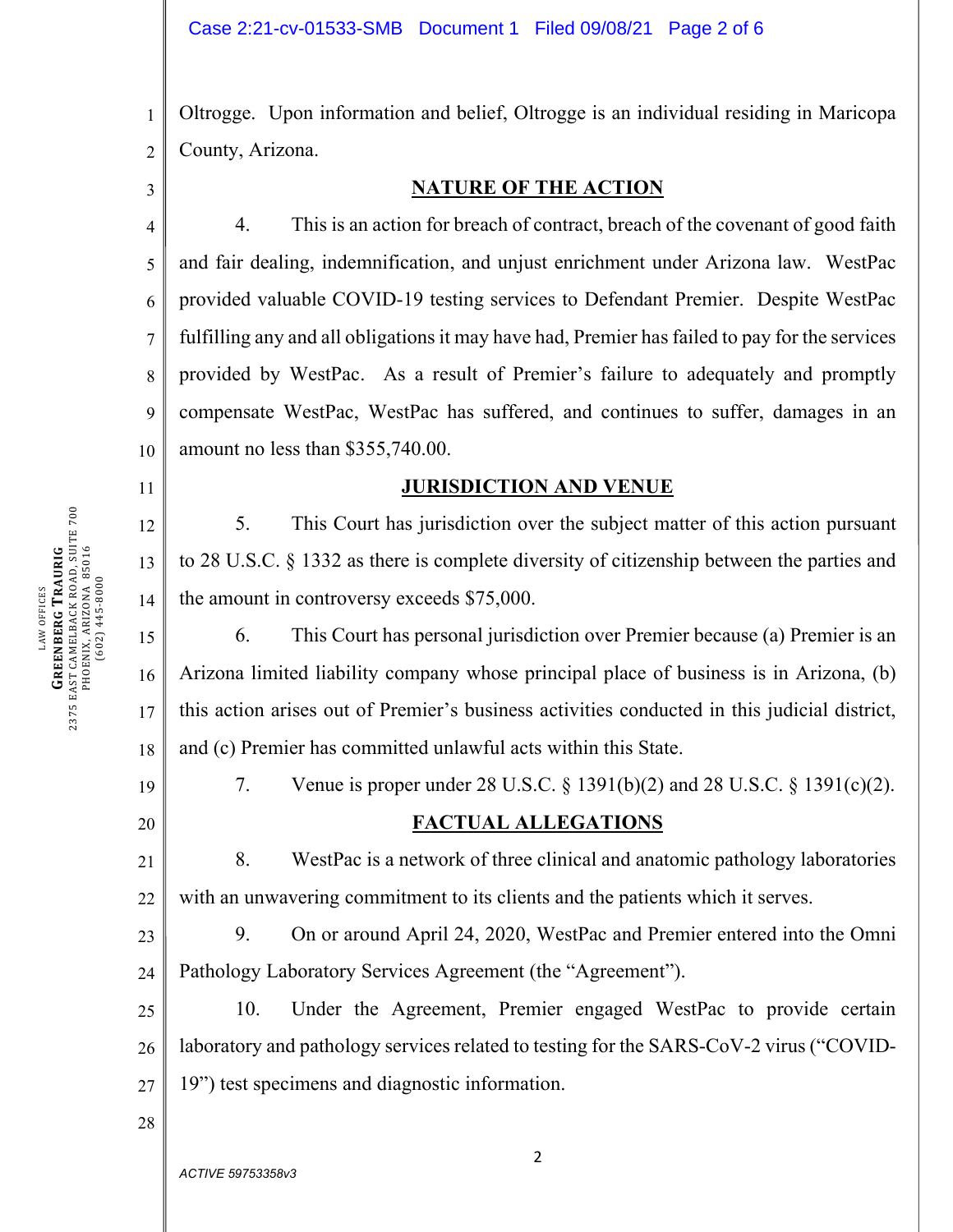1 2 3 11. Pursuant to the terms of the Agreement, WestPac agreed to provide COVID-19 laboratory testing services (the "Laboratory Tests") to Premier for a fee of \$70.00 per completed test.

12. The Agreement obligated Premier to compensate WestPac for its completed COVID-19 Laboratory Tests within 30 days of receipt of an invoice, Net 30 days.

6 13. Throughout April and May 2020, Premier requested, and WestPac performed, approximately 5,093 COVID-19 Laboratory Tests pursuant to the Agreement.

8 9 10 14. On or about May 31, 2020, WestPac issued Invoice No. 202005-0 (the "Invoice") to Premier in the amount of \$356,840.00 for the COVID-19 Laboratory Tests it completed throughout April and May 2020.

15. Because the terms of payment were Net 30 days, payment for the Invoice was due no later than June 30, 2020.

16. The Invoice inadvertently included 11 tests that were charged at a rate of \$100.00 per test. However, WestPac informed Premier of the error and notified Premier that it would reduce the Invoice amount accordingly. As such, Premier was obligated to pay the remaining balance of \$355,740.00.

17 18 19 17. Premier has failed and refused to pay WestPac for any of the services rendered and reflected in the Invoice No. 202005-0, despite WestPac's numerous demands and the terms of the Agreement.

## **FIRST CAUSE OF ACTION (Breach of Contract)**

22 18. Plaintiff incorporates each of the prior allegations as if set forth in full herein.

23 24 19. The Agreement is a valid and enforceable contract between WestPac and Premier.

20. WestPac and Premier understood and agreed to the terms of the Agreement.

- 21. WestPac performed all duties required of it under the Agreement.
- 28

25

26

27

4

5

7

11

12

13

14

15

16

20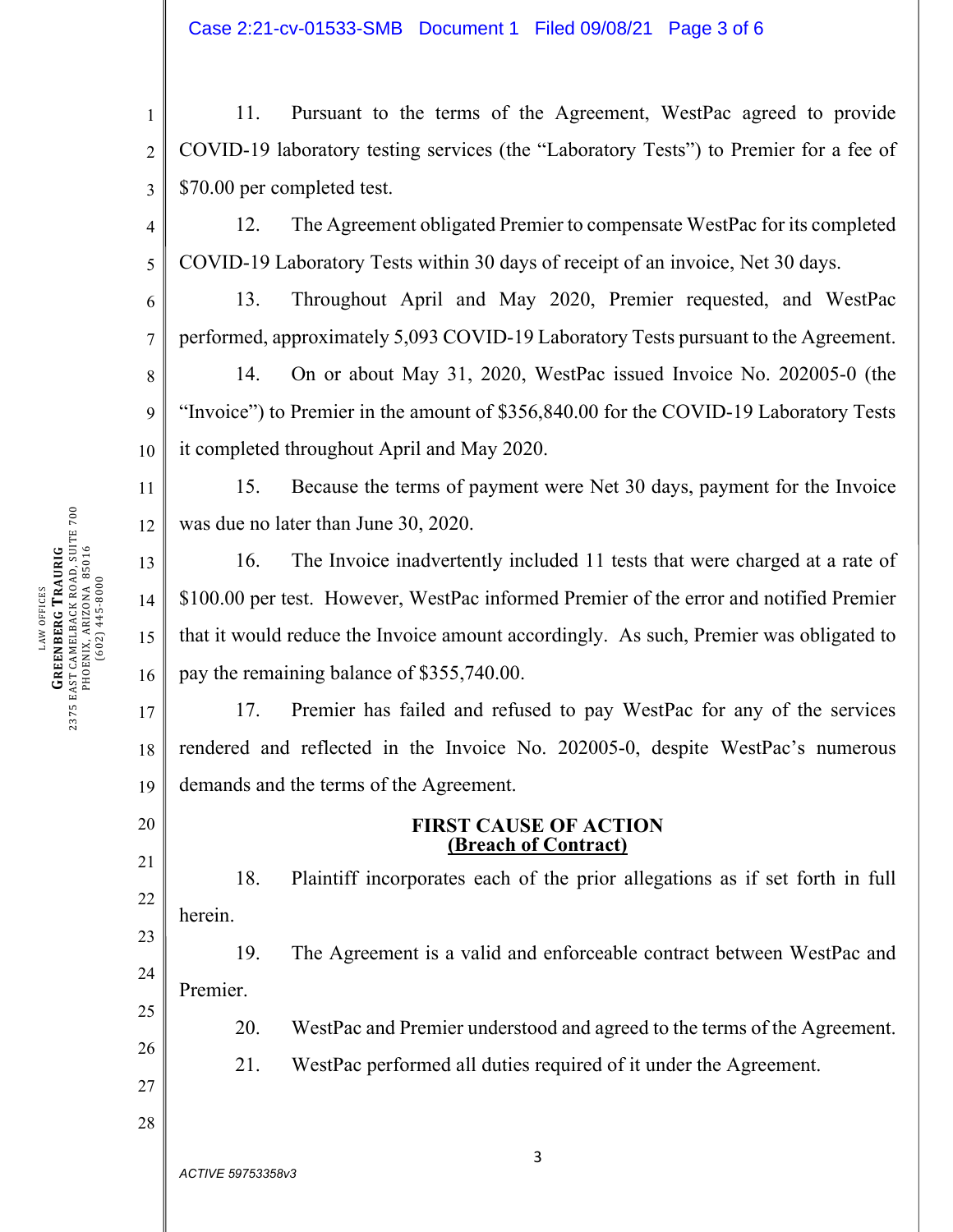1 2 22. Premier materially breached the Agreement by failing to pay for the services performed by WestPac.

3 4 5 23. As a direct and proximate result of Premier's material breach of the Agreement, WestPac has suffered and continues to suffer damages of no less than \$355,740.00.

24. WestPac is entitled to an award of its attorneys' fees and costs pursuant to A.R.S. §§ 12-341 and 12-341.01.

# **SECOND CAUSE OF ACTION (Breach of Covenant of Good Faith and Fair Dealing)**

25. WestPac incorporates each of the prior allegations as if set forth in full herein.

26. The Agreement is a valid and enforceable contract between WestPac and Premier.

27. Implied in every contract, including the Agreement between WestPac and Premier, is the covenant of good faith and fair dealing.

28. The covenant of good faith and fair dealing requires that Premier refrain from acting in any way that would impair WestPac's right to receive the benefits that flow from the Agreement.

18 19 20 21 22 29. Despite this obligation, Premier has breached the covenant of good faith and fair dealing by failing to pay WestPac pursuant to the payment terms outlined in the Agreement. Premier's bad faith continued with its refusal to provide adequate reason for its failure to compensate WestPac for its services and its failure to communicate with WestPac.

23 24 30. Premier's acts, as outlined in the allegations above, constitute a breach of the covenant of good faith and fair dealing.

31. As a direct and proximate result of Premier's breach of its duty of good faith and fair dealing, WestPac has been damaged in an amount to be proven at trial.

6

7

8

9

10

11

12

13

14

15

16

17

25

26

27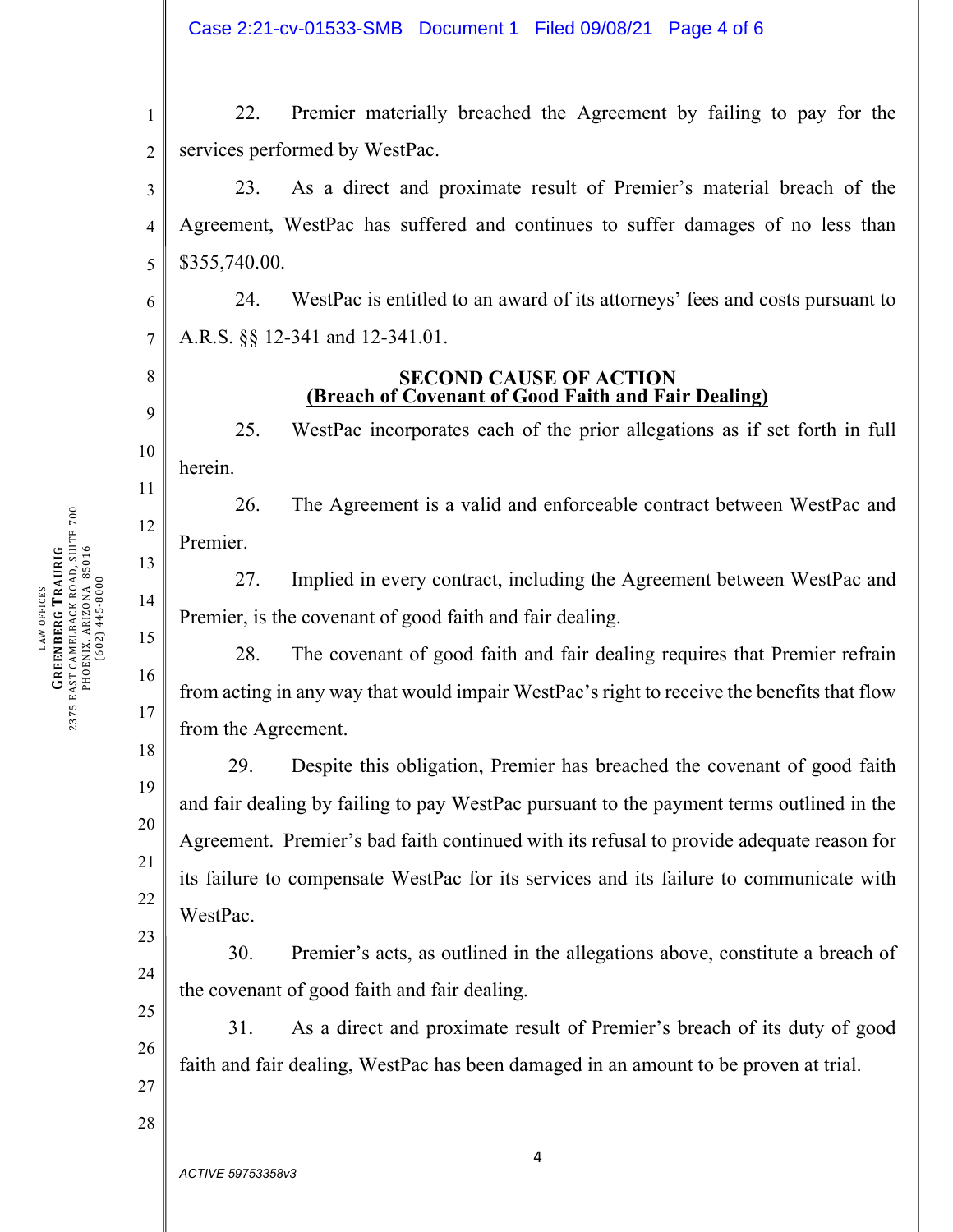32. WestPac is entitled to an award of its attorneys' fees and costs pursuant A.R.S. §§ 12-341 and 12-341.01.

### **THIRD CAUSE OF ACTION (Express Indemnity)**

33. Plaintiff incorporates each of the prior allegations as if set forth in full herein.

34. According to the terms of the Agreement, Premier is obligated to indemnify and hold harmless WestPac "for, from and against any claim, loss, liability, cost and expense (including, without limitation, costs of investigation and reasonable attorney's fees), directly or indirectly relating to, resulting from or arising out of any action or failure to act arising out of this Agreement by [Premier] and its staff…"

35. WestPac has suffered various losses arising out of or in connection with Premier's failure to act according to the terms and conditions of the Agreement and incurred costs and expenses resulting from Premier's failures.

36. WestPac has performed all obligations required of it under the terms and conditions of the Agreement.

37. By reason of the foregoing, WestPac is entitled to complete and total indemnification from Premier.

18 19 38. WestPac is entitled to an award of its attorneys' fees and costs pursuant A.R.S. §§ 12-341 and 12-341.01.

# **FOURTH CAUSE OF ACTION (Unjust Enrichment – Pled in the Alternative)**

39. Plaintiff incorporates each of the prior allegations as if set forth in full herein.

24 25 40. If for any reason, the Agreement is found to be unenforceable, Premier has been unjustly enriched by the services provided by WestPac.

26 27 28 41. WestPac provided Premier with valuable COVID-19 laboratory testing services and performed over 5,000 COVID-19 Laboratory Tests throughout the months of April and May 2020.

1

2

3

4

5

6

7

8

9

10

11

12

13

14

15

16

17

20

21

22